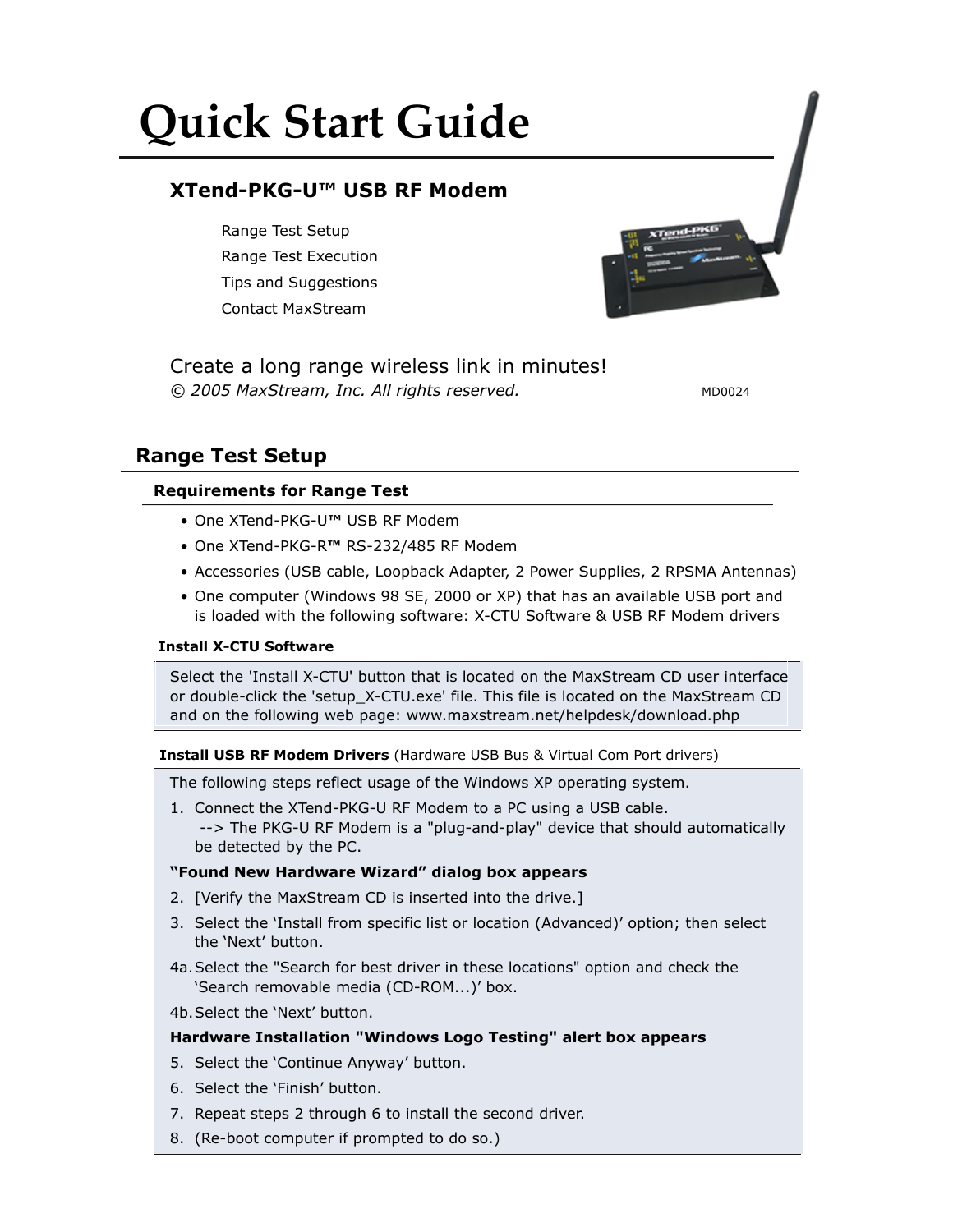## **Range Test Setup** (continued)

### **Verify Driver Installations**

- 1. Connect the PKG-U RF Modem "Radio1" to the USB port of a PC. [Figure 1 - Illuminated bottom-left red LED indicates a successful USB link.]
- 2. Launch the X-CTU Software and select the "PC Settings" tab.
- [Start --> All Programs --> MaxStream --> X-CTU]
- 3. Under the 'Com Port Setup' section of the "PC Settings" tab, select the PKG-U RF Modem that is connected to the USB port [Figure 2]. Com ports dedicated to a USB RF modem have "MaxStream-PKG-U" in the com port name.

This PC com port will be used when executing the range test.



#### **Hardware Setup**

- 1. Verify PKG-U RF Modem ("Radio1") was successfully connected to the USB port of the PC [Figure 1].
- 2. Attach serial loopback adapter to the female DB-9 serial connector of the PKG-R RF Modem (Radio2).

 --> The serial loopback adapter configures Radio2 to function as a repeater by looping data back into the modem for retransmission.

AT command Setup AT command Setup<br>Command Character (CC) + 28

Guard Time Refore (RT)

Guard Time After (AT) Modem Flash Update Mo baud change

 $\sqrt{1000}$ 

 $\boxed{1000}$ 

- 3. Configure Radio2 (PKG-R RF Modem) for RS-232 operation using its built-in DIP Switch (Switches 1, 5 & 6 are ON (up) and the remaining switches are OFF (down)).
- 1 2 3 4 5 6O N

- 4. Attach RPSMA antennas to Radio1 & Radio2.
- 5. Power Radio1 & Radio2 through their respective power connectors. Radio1 can be powered through the USB connection (Bus power mode); however, its power output is limited to 100 mW.

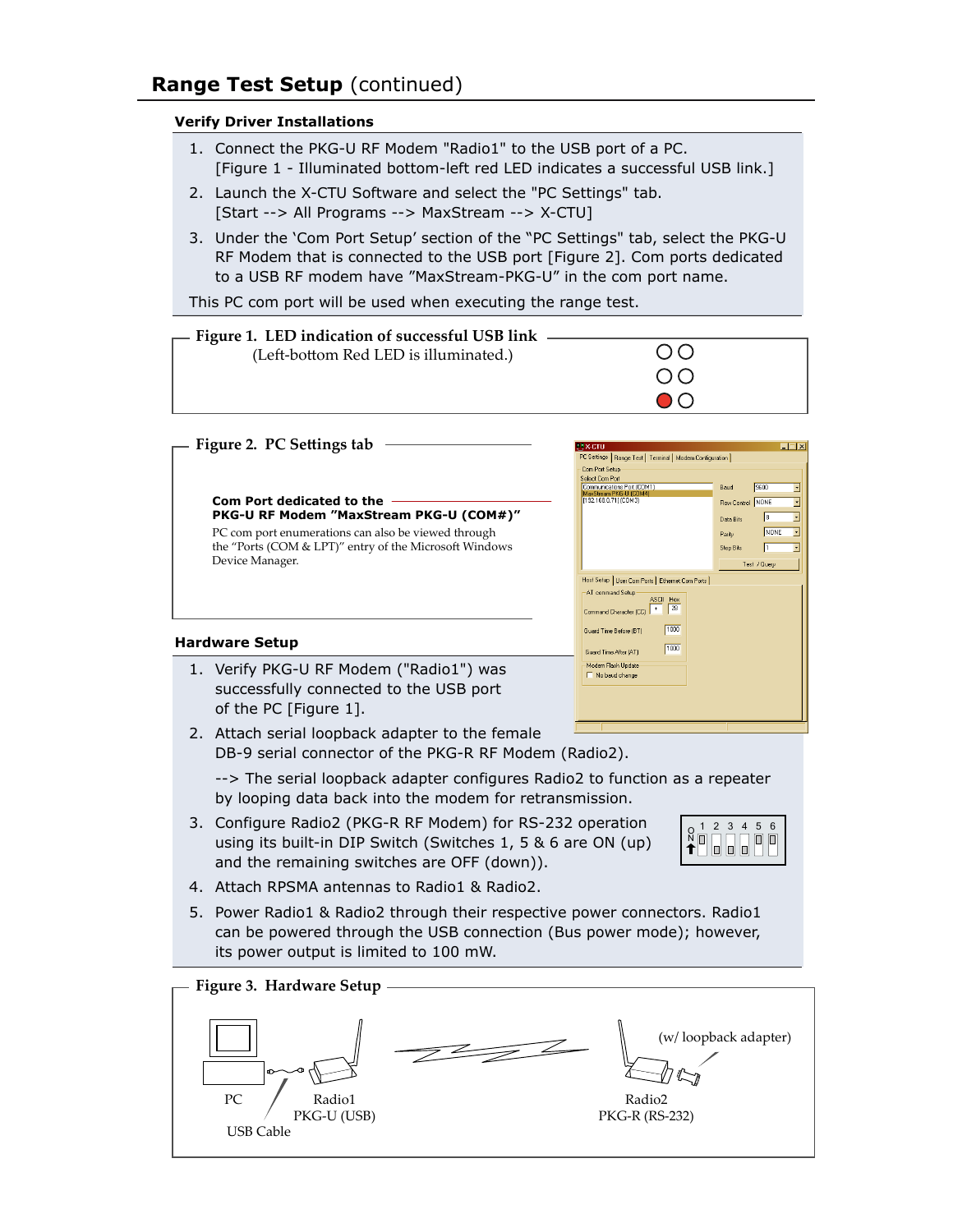## **Range Test Execution**

Use the "PC Settings" and "Range Test" tabs of the X-CTU Software to:

- Assign which PC serial com port to use when communicating with XTend RF Modems [step 2 of "Range Test" below]
- Measure XTend RF Modem's range [steps 1-7 shown below]

#### **Range Test**

- 1. Launch X-CTU Software: *(Start --> Programs --> MaxStream --> X-CTU)*
- **2**) Select the "PC Settings" tab [Figure 4], then select the PC com port from the dropdown list that will be used to connect to Radio1.

 Com ports dedicated to USB RF Modems will always begin with "MaxStream PKG-U...".

- **3**) Select the Baud rate that matches the default RF data rate (over-the-air baud) of Radio1. Use default values for remaining fields. [Figure 4]
- 4. Select the "Range Test" tab. [Figure 5]
- **5**) (Optional) Check the check box in the 'RSSI' section to enable its display.
- **6**) Select the "Start" button to begin range test.
- 7. Move Radio2 (with loopback adapter) away from Radio1 and observe packet information to determine the range of the wireless link.